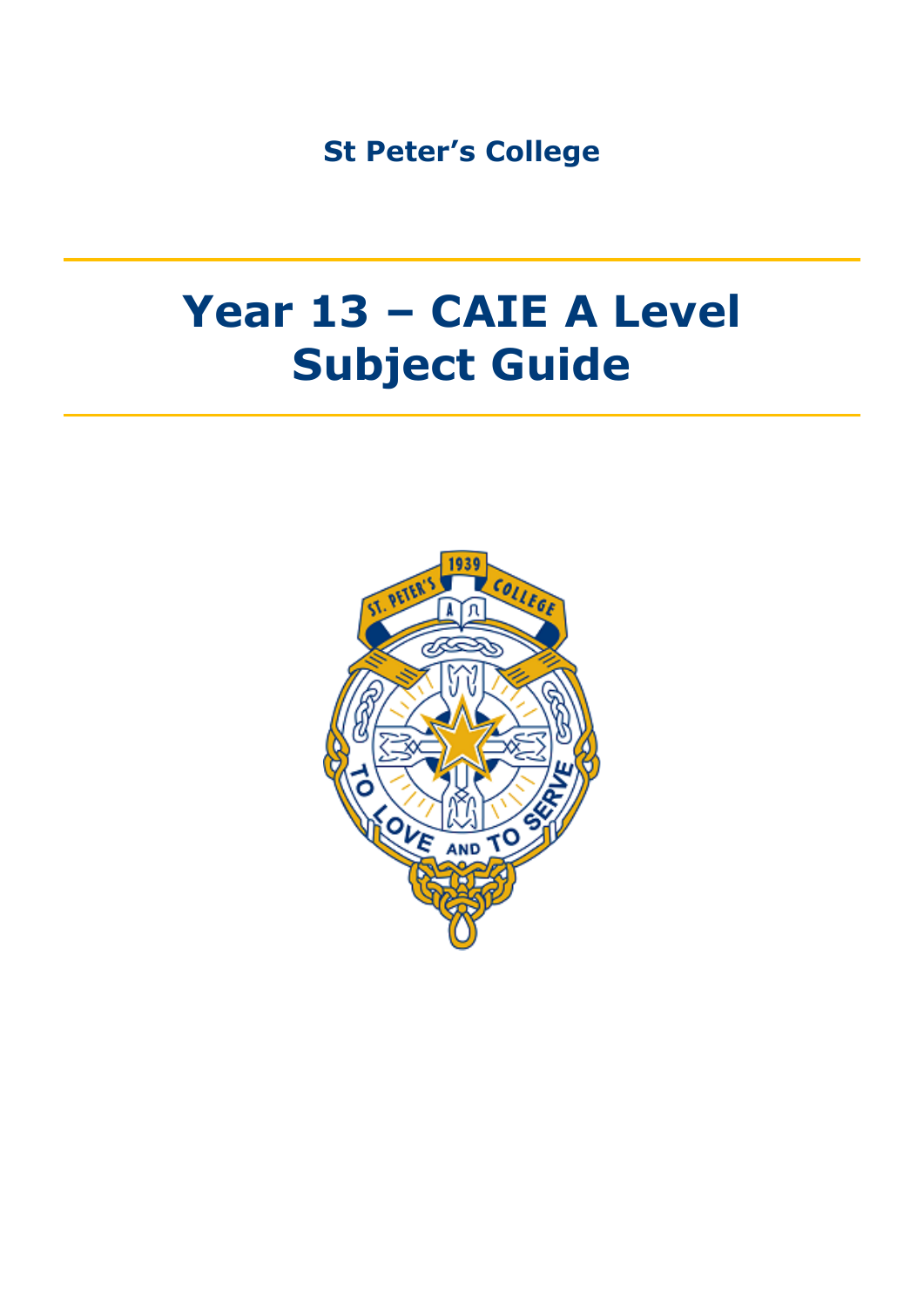# **Table of Contents**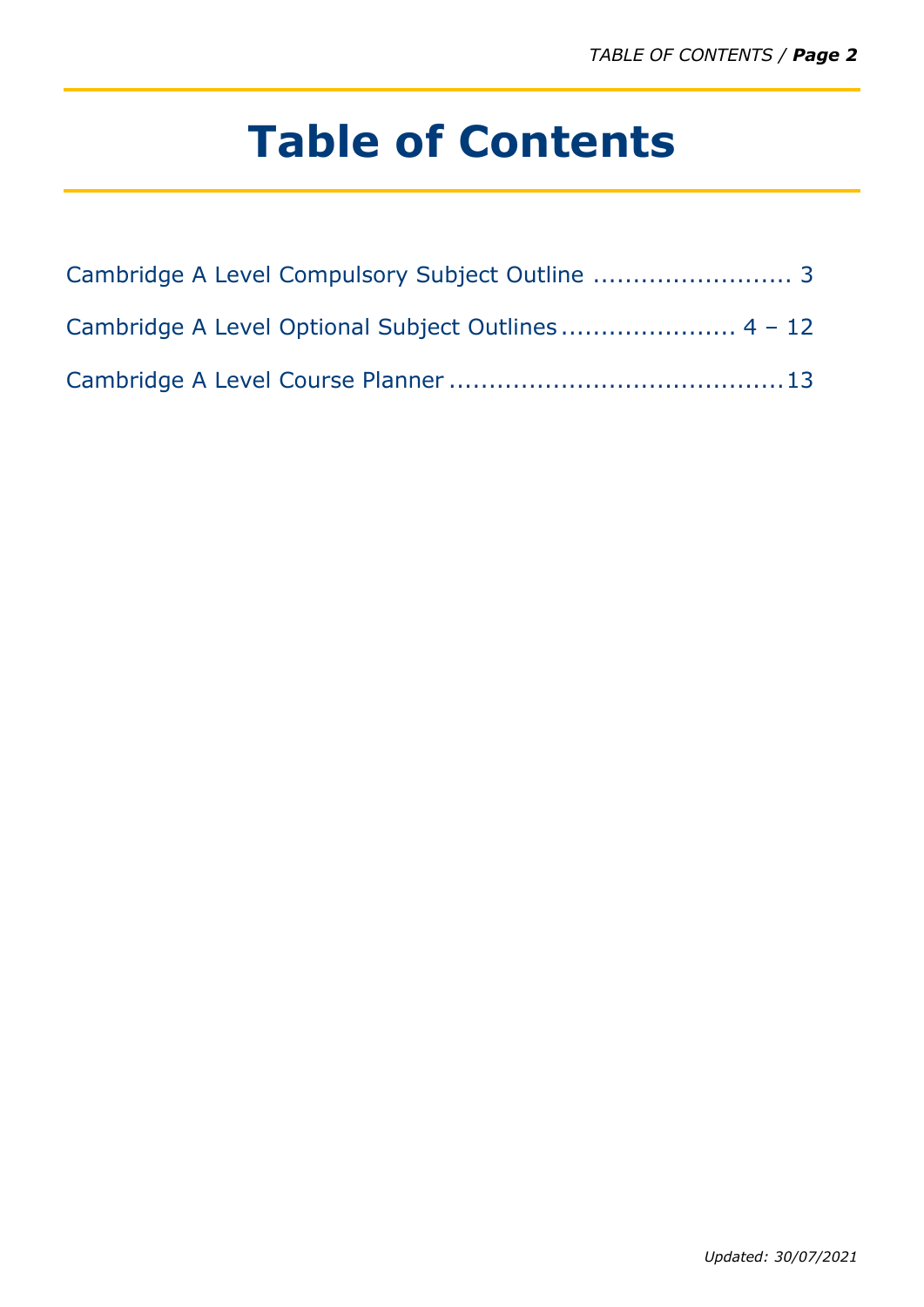# **CAIE A LEVEL COMPULSORY SUBJECT OUTLINE**

### **END OF COMPULSORY SUBJECT OUTLINE**

# **THEOLOGY & PHILOSOPHY FACULTY**

**Head of Faculty: Dr Daniel Stollenwerk, dstollenwerk@st-peters.school.nz**

## **Year 13 Waikato / RS Scholarship**

| <b>ENTRY REQUIREMENTS</b>                                                                                                                                                                      | <b>QUALIFICATION</b>                        | <b>COURSE</b><br><b>COSTS</b> |
|------------------------------------------------------------------------------------------------------------------------------------------------------------------------------------------------|---------------------------------------------|-------------------------------|
| Students must apply to and be accepted by the<br>University of Waikato. Minimum requirements to<br>apply: CAIE: 170 points. NCEA: Level 2 Merit<br>Endorsement (50 credits at Merit or above). | University of<br>Waikato paper in<br>Ethics | \$16                          |

### **COURSE DESCRIPTION**

St Peter's College has teamed up with the University of Waikato to offer students a firstyear university correspondence paper in Moral Philosophy. Coordinated and led by a teacher from St Peter's College, students begin the two-term course by studying contemporary ethical theories: Utilitarianism, Deontology/Kantian Ethics and Virtue Ethics. They then progress to debates in applied ethics including euthanasia, abortion, animal rights, privacy, the justification of criminal punishment, genetic enhancement, pornography and freedom of expression.

Students submit three research essays online, demonstrating both understanding and critical philosophical engagement with one moral theory and two issues in applied ethics. They are also assessed once a week for their willingness and ability to discuss and debate these topics rationally in class.

When the University of Waikato course finishes near the end of Term 2, students immediately begin preparation for the Religious Studies Scholarship exam to be taken at the end of the year. Each year the theme for RS Scholarship changes. In 2021 the theme was "Religion and Diversity".

### **Year 13 Theology and Philosophy / RS Scholarship**

| <b>ENTRY REQUIREMENTS</b>                                                                                    | <b>CREDITS</b> | <b>COURSE</b><br><b>COSTS</b> |
|--------------------------------------------------------------------------------------------------------------|----------------|-------------------------------|
| 12 credits from Year 12 SPC or permission from the<br>Head of Faculty or the Deputy Headmaster<br>Curriculum | 24             | \$16                          |

### **COURSE DESCRIPTION**

Year 13 SPC offers 4 achievement standards, each worth 6 credits, each assessed internally.

The first standard compares and contrasts Christian and secular worldviews. Either the book of Genesis or the Book of Revelation takes centre stage in the second standard comparing the literalist and historical-critical interpretations of such famous stories as creation, the fall and the flood or such symbols as the beast, 666 and the seventh seal. In the third standard students explore the founding of the Catholic Church in Aotearoa New Zealand and the effect it has had on society today; while in the last they look at the Catholic Church's understanding of the ethics of Abortion.

There may be changes to the standards depending on the needs of the students. Some students may be selected to prepare for Religious Studies Scholarship. Each year the theme for RS Scholarship changes. In 2021 the theme was "Religion and Diversity".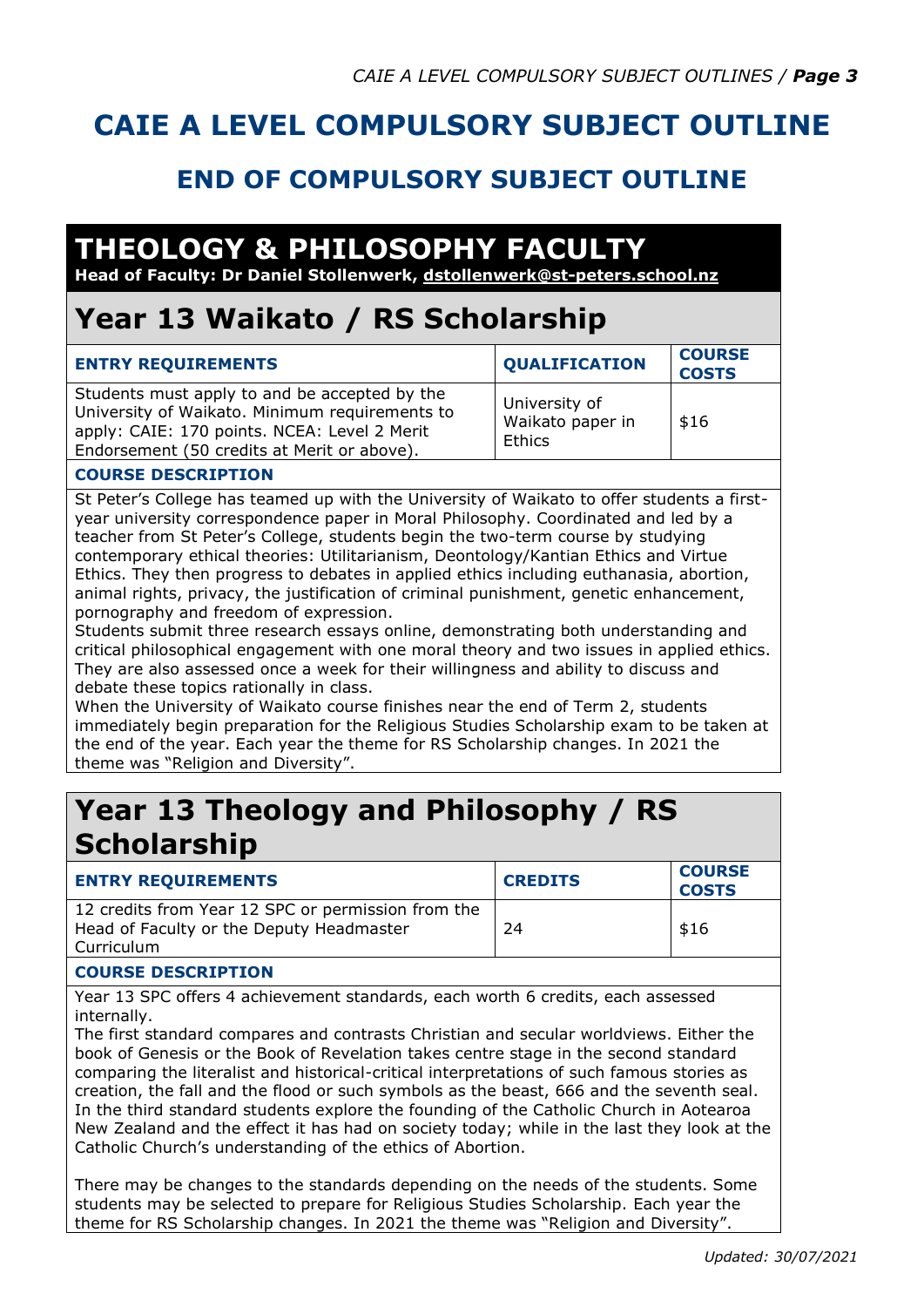### **CAIE A LEVEL OPTIONAL SUBJECT OUTLINES: STUDENTS MUST CHOOSE FOUR**

# **ACCOUNTING FACULTY**

**Head of Faculty: Mrs Denise Trent, dtrent@st-peters.school.nz** 

### **A Level Accounting**

| <b>ENTRY REQUIREMENTS</b>   | <b>LEADS INTO</b>                                              | <b>COURSE COSTS</b> |
|-----------------------------|----------------------------------------------------------------|---------------------|
| at least C in AS Accounting | Tertiary education as this is a<br>university approved subject | NIL                 |

### **COURSE DESCRIPTION**

This course follows on directly from the AS Accounting option and therefore boys must complete the AS course in order to progress to A Level. This syllabus challenges boys to develop their financial and managerial skills to a higher degree than that has been learned across the AS Accounting course in a variety of modern economic and business contexts. A Level is a natural progression from AS with a development of skills that integrate directly with level one Commerce University courses.

Students will study the following topics:

#### **Financial Accounting**

- 1) Preparation of financial statements
	- a) Manufacturing businesses
	- b) Not for profit organisations
	- c) Limited companies
	- d) International Accounting Standards
	- e) Auditing and stewardship of limited companies
- 2) Business purchase and merger
- 3) Consignment and Joint venture accounts
- 4) Computerised accounting systems
- 5) Analysis and communication of accounting information

#### **Cost and Management Accounting**

- 1) Activity based costing (ABC)
- 2) Budgetary and budgetary control
- 3) Standard Costing
- 4) Investment appraisal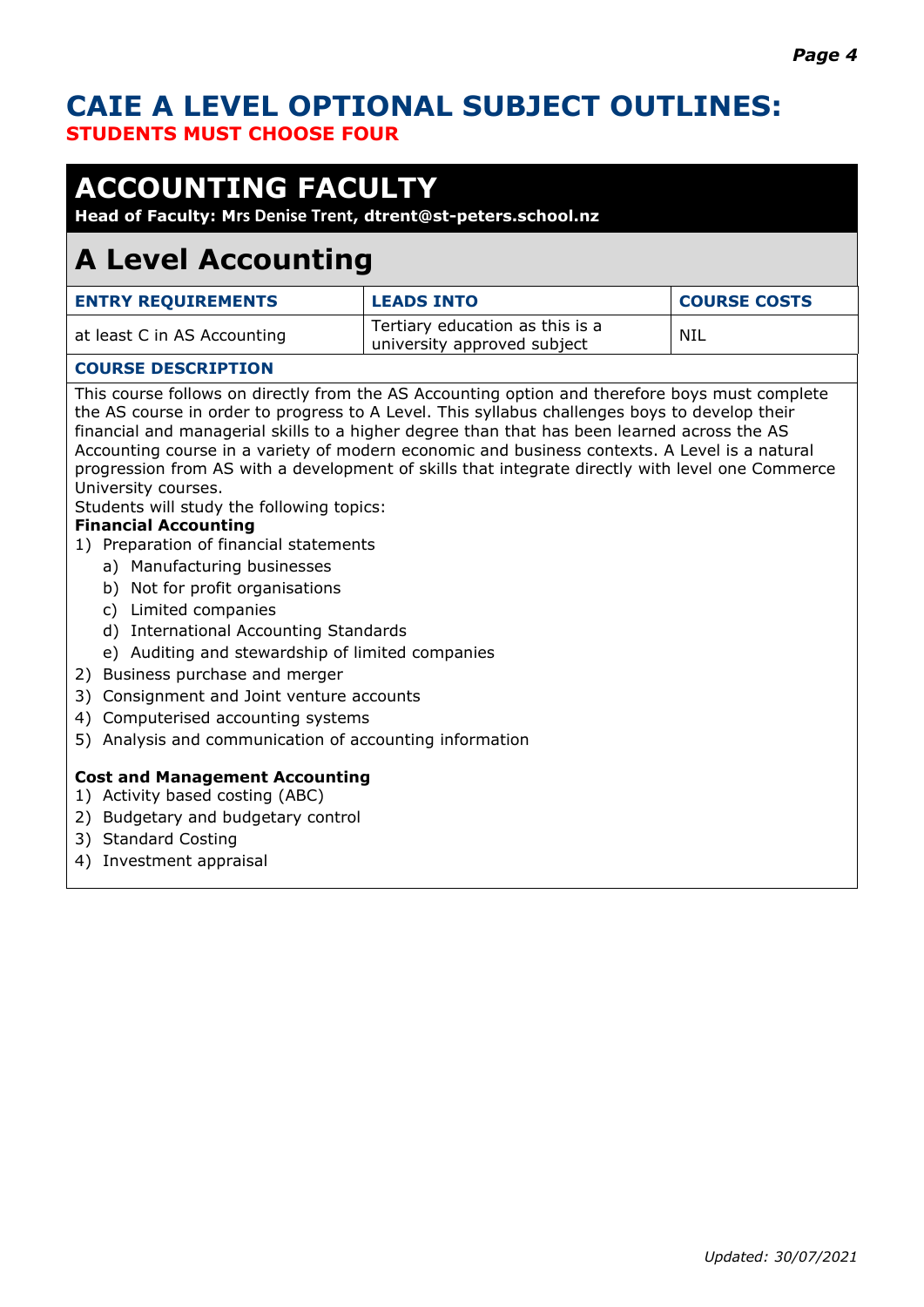# **ART FACULTY**

**Head of Faculty: Ms Nichola Barnden, nbarnden@st-peters.school.nz**

### **CAIE A Level – Digital Media & Design: Graphic Design**

**ENTRY REQUIREMENTS COURSE COSTS** 

C grade in AS Digital Media & Design  $\vert$ \$20 materials

#### **COURSE DESCRIPTION**

A Level Digital Media and Design is part of a two year course. It is compulsory to have completed AS Digital Media and Design to continue on to this level. Students are required to complete a Personal Investigation which is made up of two parts, one practical and one written. Students select one of the given themes for the year and produce work based on a brief. This will include research of the topic including traditional and contemporary artists. Drawing will be used to gather information and this is used to inform, develop and extend ideas in the creation of new work. The emphasis for this year is to fully resolve ideas in the final work. Along side the coursework students need to analyse the work of others.

A Level Digital Media and Design can be studied in Graphic Design.

# **CAIE A Level – Art & Design: Painting**

| <b>ENTRY REQUIREMENTS</b>    | <b>COURSE COSTS</b>             |
|------------------------------|---------------------------------|
| C grade in AS Art and Design | \$90 materials and printing fee |

#### **COURSE DESCRIPTION**

A Level Art and Design is part of a two year course. It is compulsory to have completed AS Art and Design to continue on to this level. Students are required to complete a Personal Investigation which is made up of two parts, one practical and one written. Students choose a theme for the year and produce work based on this. This will include research of the topic including traditional and contemporary artists. Drawing will be used to gather information and this is used to inform, develop and extend ideas in the creation of new work. The emphasis for this year is to fully resolve ideas in the final work. Along side the coursework students need to analyse the work of others.

A Level Art & Design can be studied in Painting or Photography.

# **CAIE A Level – Art & Design: Photography**

| <b>ENTRY REQUIREMENTS</b>    | <b>COURSE COSTS</b>              |
|------------------------------|----------------------------------|
| C grade in AS Art and Design | \$130 materials and printing fee |
|                              |                                  |

#### **COURSE DESCRIPTION**

A Level Art and Design is part of a two year course. It is compulsory to have completed AS Art and Design to continue on to this level. Students are required to complete a Personal Investigation which is made up of two parts, one practical and one written. Students choose a theme for the year and produce work based on this. This will include research of the topic including traditional and contemporary artists. Drawing will be used to gather information and this is used to inform, develop and extend ideas in the creation of new work. The emphasis for this year is to fully resolve ideas in the final work. Along side the coursework students need to analyse the work of others.

A Level Art & Design can be studied in Painting or Photography.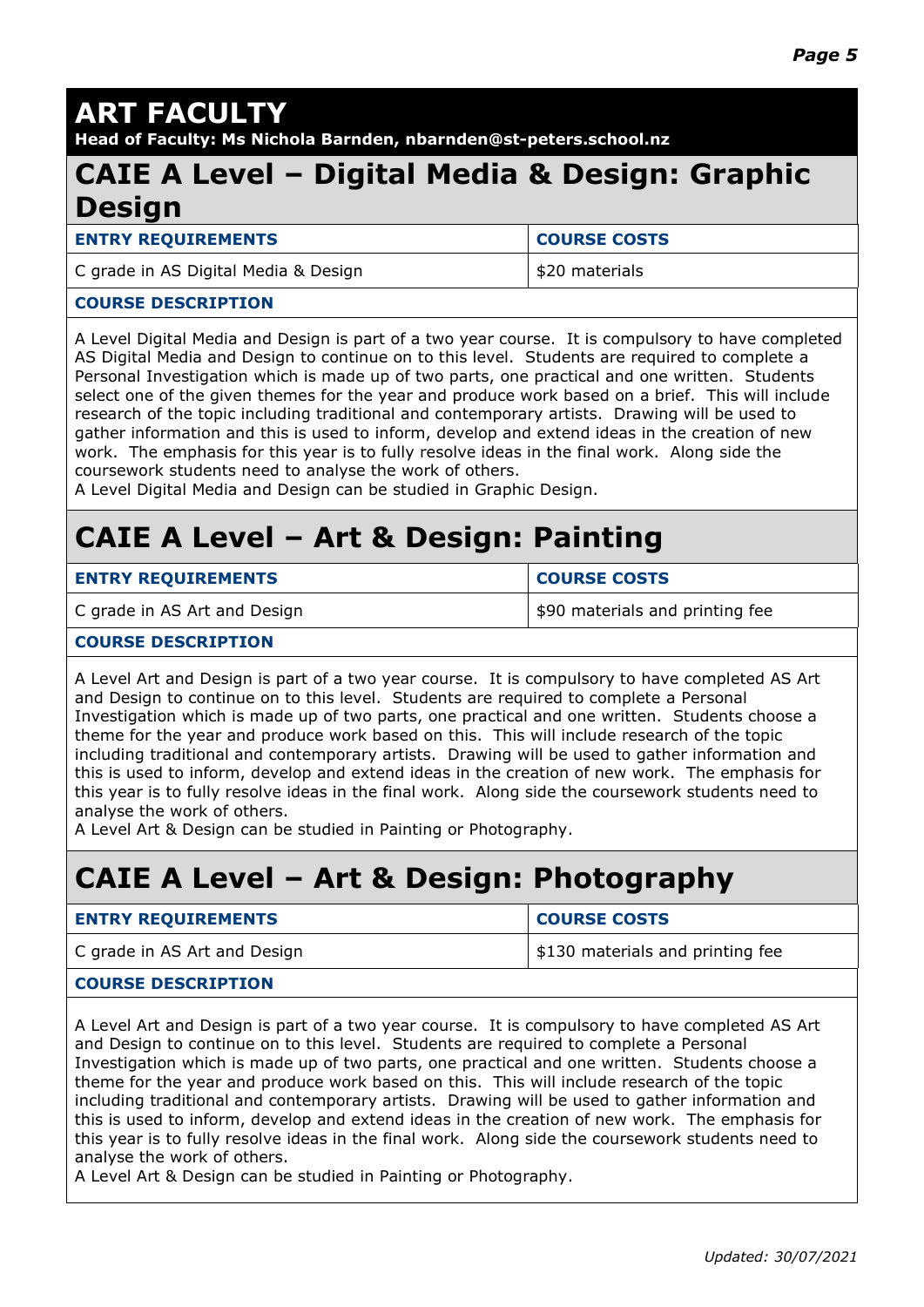# **COMMERCE FACULTY**

**Head of Faculty: Mr Steve Rewcastle, srewcastle@st-peters.school.nz**

## **A Level Economics**

| <b>ENTRY REQUIREMENTS</b>  | <b>LEADS INTO</b>                                              | <b>COURSE COSTS</b> |
|----------------------------|----------------------------------------------------------------|---------------------|
| at least C in AS Economics | Tertiary education as this is a<br>university approved subject | NIL                 |

### **COURSE DESCRIPTION**

This course follows on directly from the AS Economics option and therefore boys must complete the AS course in order to progress to A Level. The syllabus challenges boys to develop their thinking skills in considering the Economic, social and political impact of current events to economic theory that has been learned across the AS and A Level Economic course. The course covers the major areas of Microeconomics, Market Failure, Government Intervention and Macroeconomics. A Level is a natural progression from AS with a development of skills that integrate directly with Level 1 Commerce University courses.

## **ENGLISH FACULTY**

**Head of Faculty: Mr Stacy Humpage, shumpage@st-peters.school.nz**

### **English**

| <b>ENTRY REQUIREMENTS</b>  | <b>COURSE COSTS</b> |
|----------------------------|---------------------|
| at least a C in AS English | \$15                |

#### **COURSE DESCRIPTION**

This course consists of two papers; Shakespearean and Other Pre-Twentieth Century Literature (Paper 5), and Twentieth Century Literature (Paper 6). Students will be expected to adopt an academic approach to prescribed texts, developing an in-depth and nuanced understanding of a text's central concerns, a sensitivity to how language creates meaning, and a thorough knowledge of relevant contextual details. In addition to this, students will be introduced to critical perspectives on texts and learn how to engage with the critical discourse that has developed in response to texts and authors. This is a demanding, but also very enriching, course. Students will have the opportunity to encounter a wide range of Literature, from William Shakespeare's canonical plays, to more contemporary works that make bold departures from tradition. This course prepares students for further study in a range of disciplines at tertiary level due to the high levels of analysis, critical thinking, intertextuality and argumentation.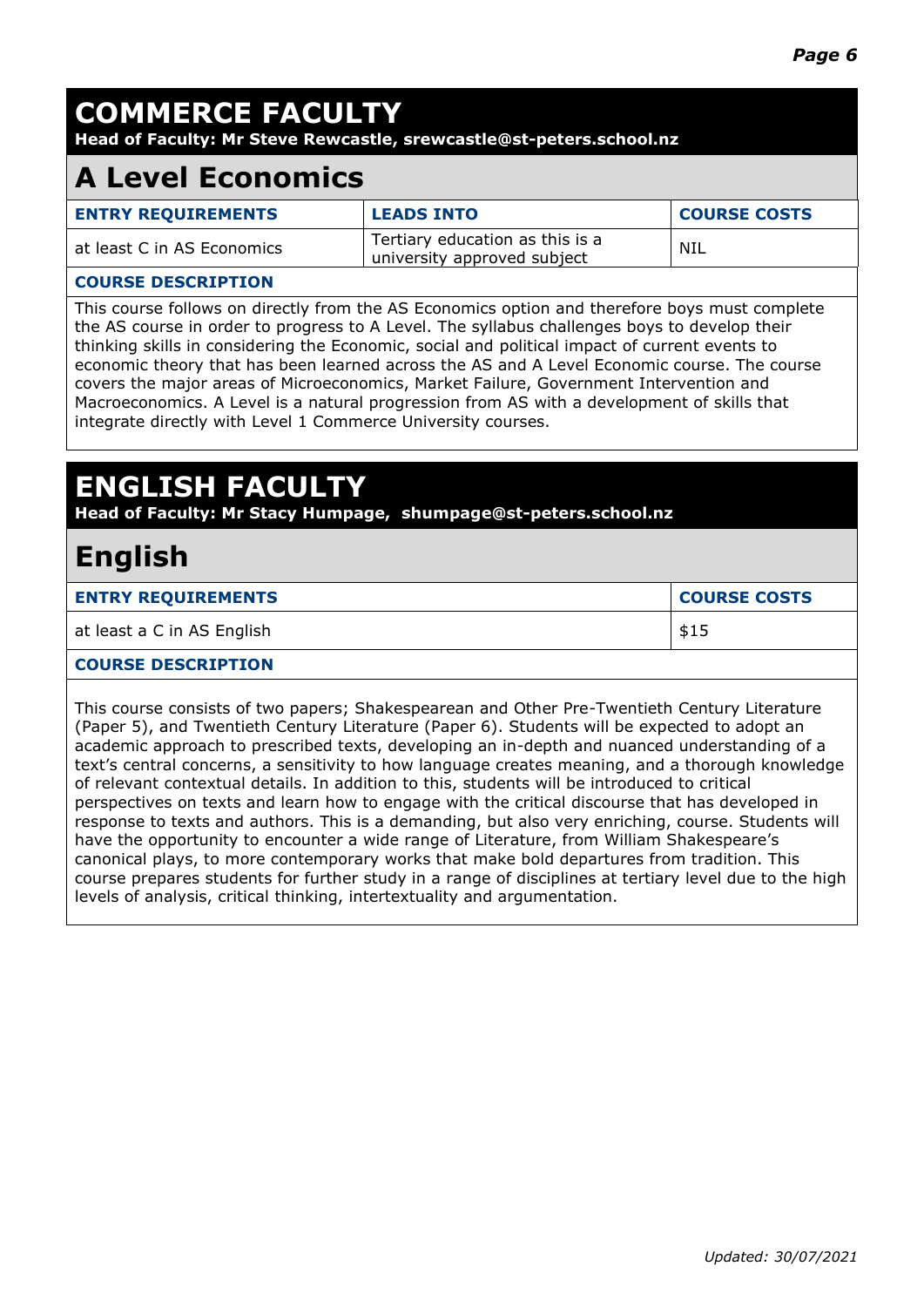# **HUMANITIES FACULTY**

**Head of Faculty Mr Jakub Kalinowski, jkalinowski@st-peters.school.nz**

# **A Level Classical Studies**

| <b>ENTRY REQUIREMENTS</b>       | <b>COURSE COSTS</b>  |
|---------------------------------|----------------------|
| C grade in AS Classical Studies | Topic Booklets, \$45 |

#### **COURSE DESCRIPTION**

The course is a direct follow on from AS Classical Studies. While containing topics that are broader and cover a more comprehensive and in-depth range of themes and ideologies, the assessment format and essay structure remain largely the same. Thus, the students will find themselves refining their essay technique to a very sophisticated standard.

It is encouraged that those who take A-level Classics also take the Scholarship Classics timetabled class due to the direct overlap of both content and essay technique.

### **Cambridge A Level Classical Studies is made up of two topics: history and literature.**

- The history topic analyses the Persian and Peloponnesian Wars and the relationships between Athens and her neighbours including Sparta. Athens and Sparta had different approaches to government and battle strategy and both aspects are analysed in depth. The thematic undertone throughout the topic is the influence of democracy on the growth of the Athenian Empire.
- The literature topic, analysing Homer's Iliad and Odyssey allows students to consider the actions of Homeric heroes and their interactions with the gods. The thematic undertone is the motivation of Homer as a poet and how his works are reflective of core socio-cultural ideologies in Ancient Greece

# **A Level Geography**

| <b>ENTRY REQUIREMENTS</b>                                                                                   | <b>COURSE COSTS</b>                                                                                                                                                                                                                                                                                                                |
|-------------------------------------------------------------------------------------------------------------|------------------------------------------------------------------------------------------------------------------------------------------------------------------------------------------------------------------------------------------------------------------------------------------------------------------------------------|
| C Grade in AS Geography, a B<br>grade in AS Geography is<br>recommended for success in A<br>Level geography | Students are encouraged to purchase the course Study Guide, which<br>covers both the AS and A Level Geography syllabus. The book can be<br>ordered online from Book Depository and costs approximately NZ\$30<br>including shipping.<br>Cambridge International AS and A Level Geography Revision Guide.<br>ISBN: 978 144441 81487 |

### **COURSE DESCRIPTION**

The A2 Geography course is a continuation of the AS Geography course. This course aims to develop candidates' awareness of the relevance of geographical analysis to understanding and solving contemporary human and environmental problems. The course introduces candidates to the main elements of Physical and Human Geography and the inter-relationships between these components. It encourages an understanding of the principal processes operating at different scales within Physical and Human Geography; develops candidates' sense of relative location, including an appreciation of the complexity and variety of natural and human environments; and explains the causes and effects of change over space and time on the natural and human environments. The course aims to develop candidates' ability to handle and evaluate different types and sources of information; develop candidates' ability to think logically, and to present an ordered and coherent argument in a variety of ways; and to promote candidates' awareness of the need for understanding, respect and co-operation in conserving the environment and improving the quality of life both at a global scale and within the context of different cultural settings.

**Topic areas:** Advanced Physical Geography: Two of the following themes will be studied: Tropical environments; Coastal environments; Hazardous environments; Arid and semi-arid environments. Advanced Human geography: two of the following themes will be studied – Production, location and change; Environmental management; Global interdependence; Economic transition.

**Assessment:** TWO one-and-a-half-hour exam papers are written at the end of the year, which covers all aspects of the syllabus – but does offer some choice of questions. These examinations will be timetabled for the same date and session, with a short break between papers.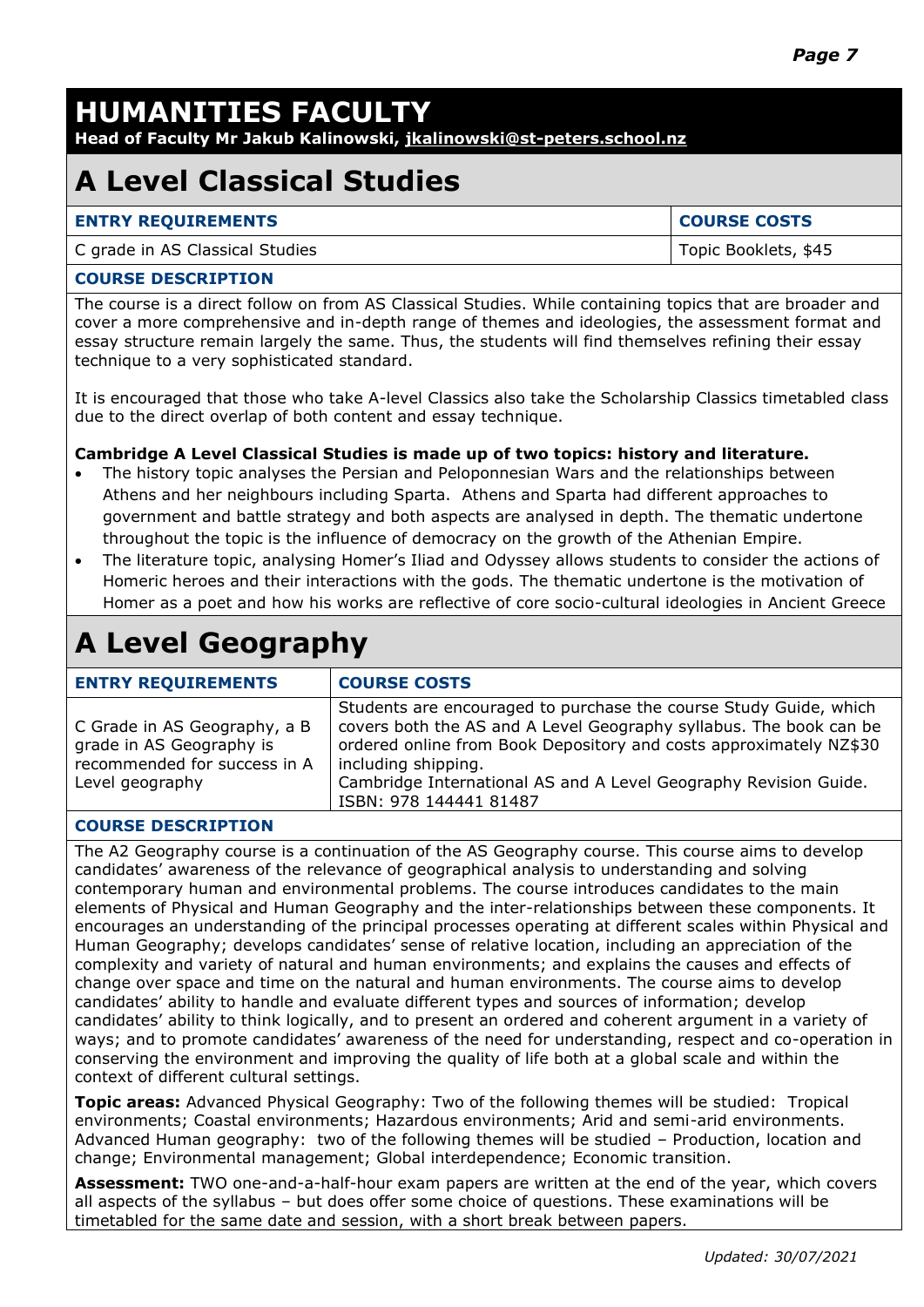# **HUMANITIES FACULTY continued**

**Head of Faculty Mr Jakub Kalinowski, jkalinowski@st-peters.school.nz**

## **A Level History**

| <b>ENTRY REQUIREMENTS</b> | <b>COURSE COSTS</b> |
|---------------------------|---------------------|
| C Grade in AS History     | \$10                |

#### **COURSE DESCRIPTION**

This course builds upon the skills and knowledge attained in the A.S. History programme. This course is only open to Year 13 students who have successfully completed the A.S. History component the year before.

The revised syllabus being introduced in 2022 retains the majority of the content of the old programme – The Cold War. Students who are interested in the world around them today will enjoy learning about the challenges, conflicts and controversies of the Cold War period, which have helped to shape our contemporary world as we know it. There is an interpretations/sourcebased component, which focuses on the writing of history (historiography). Additionally, there is a content-based component, which examines students' writing, analysis and argument skills.

### **The syllabus aims to develop:**

- A greater knowledge and understanding of historical periods or themes
- A greater awareness of historical concepts such as cause and effect, similarity and difference, and change and continuity
- An appreciation of the nature and diversity of historical sources available, and the methods used by historians
- An exploration of a variety of approaches to different aspects of history and different interpretations of particular historical issues
- The ability to think independently and make informed judgements on issues
- An empathy with people living in different places and at different times
- A firm foundation for further study of History at tertiary level

#### **The main topics taught are:**

- The Origins of the Cold War (historical interpretations focus only)
- How did US–Soviet relations develop between 1950 and 1980?
- Why was there a crisis over Cuba in the 1960s and how did it affect the US–Soviet relations?
- How did the arms race affect US–Soviet relations?
- Why did the Cold War come to an end in 1989?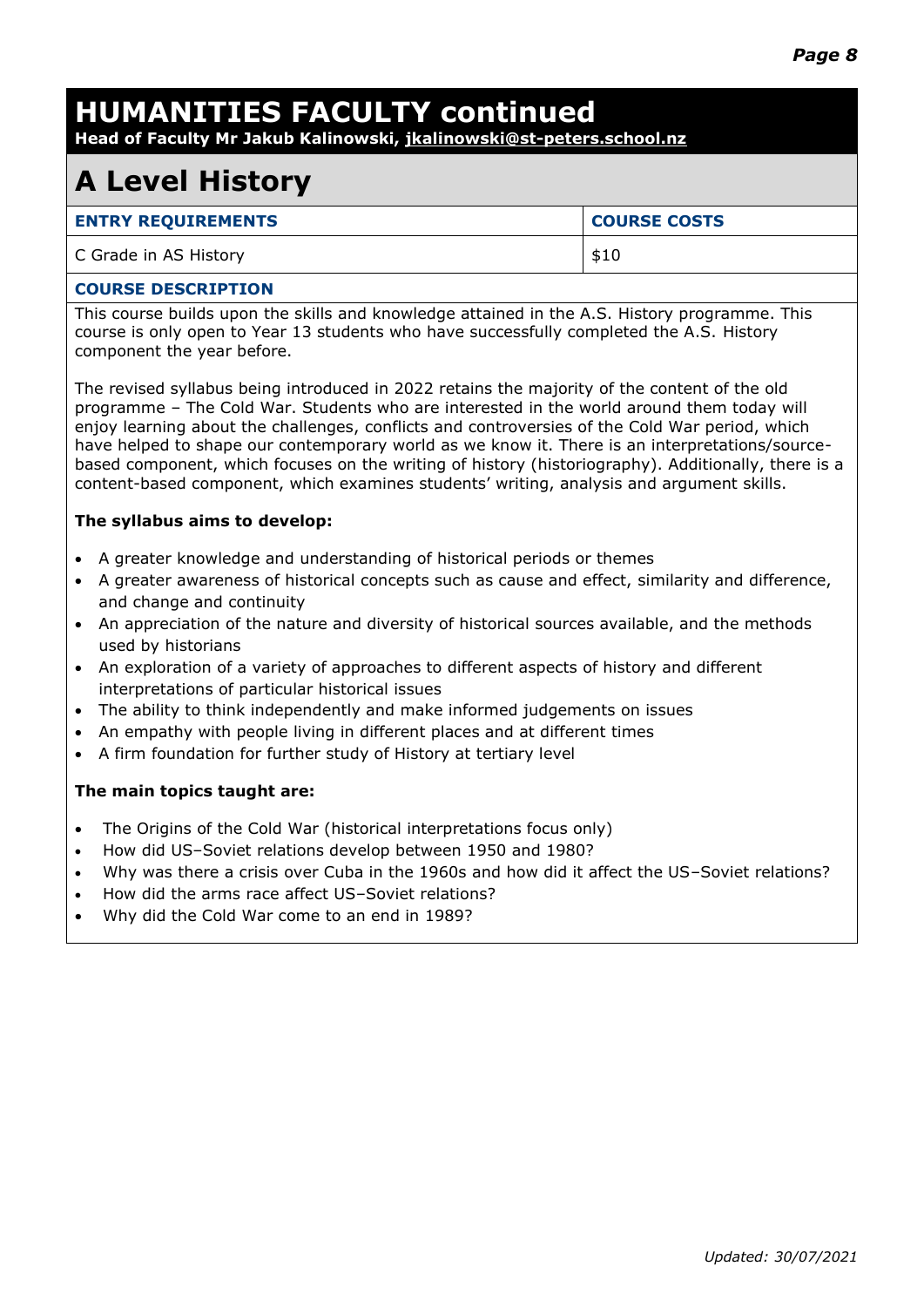### **LANGUAGES FACULTY**

**Head of Faculty: Mrs Margaret Ubels-Rattray, mubels@st-peters.school.nz**

### **A Level French**

| <b>ENTRY REQUIREMENTS</b> | <b>COURSE COSTS</b>                |
|---------------------------|------------------------------------|
| E grade in AS French      | \$35 Language Perfect Subscription |

#### **COURSE DESCRIPTION**

This course follows the same work as AS French with an additional literature exam. Students at this level are able to communicate confidently and are able to read a wide range of genuine texts. The literature component consists of 3 novels or plays, which change each year.

There are 4 exams: Reading and Guided writing (35%), Speaking (20%), Essay (15%) and Literature (30%).

Students may also sit the international DELF exam (optional)

### **Year 13 Chinese for CIE students – AS and/or HSK**

| <b>ENTRY REQUIREMENTS</b> | <b>COURSE COSTS</b>                                                                |
|---------------------------|------------------------------------------------------------------------------------|
| D in IGCSE Chinese        | \$35 Language Perfect Subscription<br>HSK and/ or AUT entry (optional. Costs vary) |

#### **COURSE DESCRIPTION**

This is an 18 month course beginning in the middle of year 12. Candidates sit the exam at the end of year 13. Successful students in AS Chinese are able to understand complex and sophisticated texts about a wide variety of world issues. They are able to discuss these at length orally and in writing, expressing ideas and justifying their points of view. They are able to write extended essays defending a point of view. There are 2 exams: Essay (30%,) Reading and Guided writing (70%). Students also have the opportunity to sit the international HSK exam Level 3 or 4 and the AUT on-line course (1st semester) worth 15 university credits

# **A Level Spanish**

**ENTRY REQUIREMENTS COURSE COSTS**

E grade in AS Spanish  $$35$  Language Perfect Subscription

### **COURSE DESCRIPTION**

This course follows the same content as AS Spanish with an additional literature exam. Students at this level are able to communicate confidently and are able to read a wide range of genuine texts. The literature component consists of 3 novels or plays which change each year. There are 4 exams: Reading and Guided writing (35%), Speaking (20%), Essay (15%) and Literature (30%).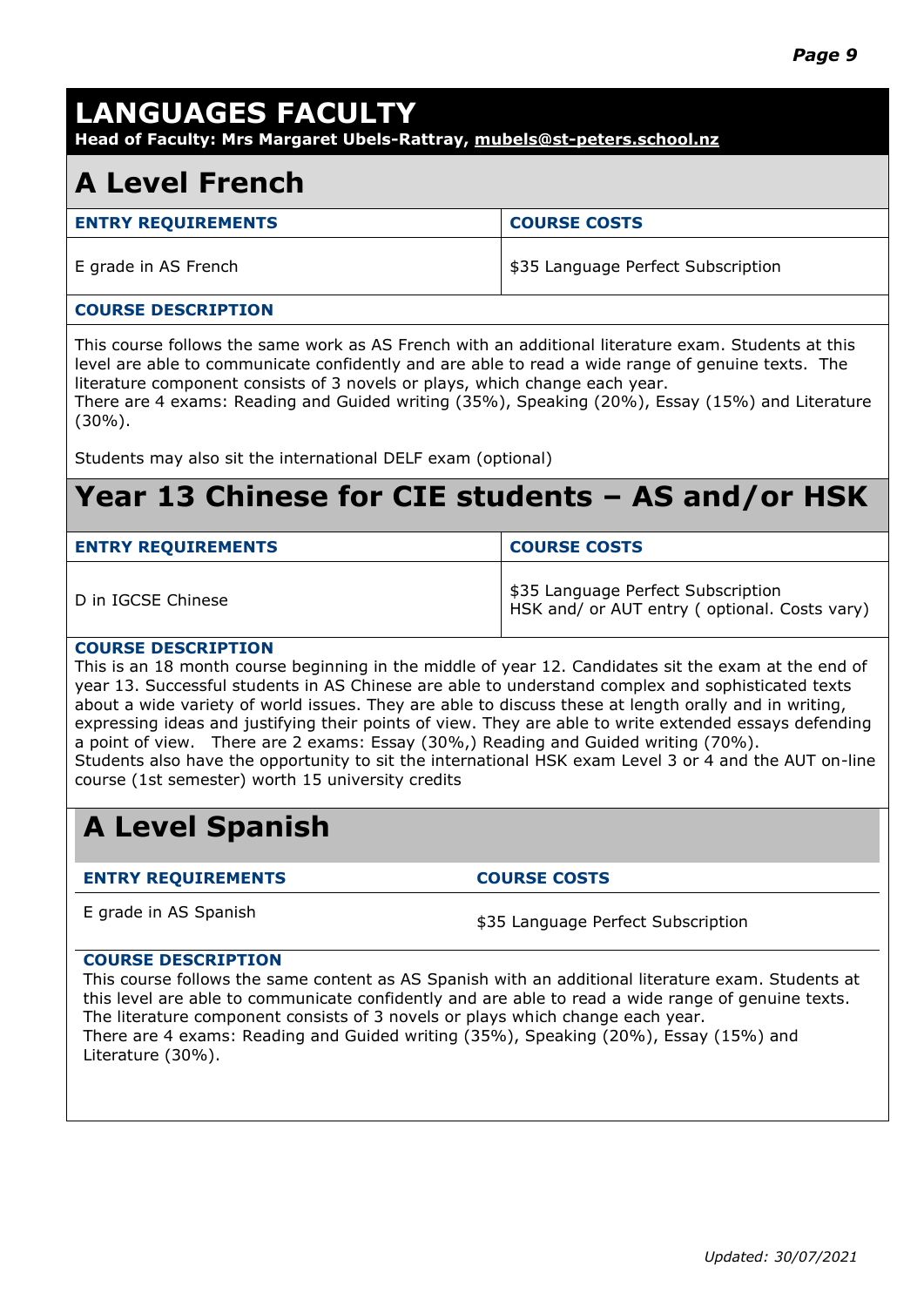# **MATHEMATICS FACULTY**

**Head of Faculty: Mr Matt Bindon, mbindon@st-peters.school.nz**

### **A Level Mathematics**

### **ENTRY REQUIREMENTS COURSE COSTS**

Must have 60% or higher in AS Mathematics NIL

### **COURSE DESCRIPTION**

This course is made up of 2 Papers: Pure Mathematics 2 (Paper 3) and Statistics 2 (Paper 6). Pure Mathematics 2 (Paper 3) has the following topics: trigonometry, differentiation, integration, iteration, vectors, the binomial expansion, complex numbers and differential equations. Statistics 2 (Paper 6) has the following topics: Poisson distribution, linear combinations of random variables, continuous random variables, sampling, estimation and hypothesis testing. Paper 3 is worth 75 marks and has an exam length of 1 hour and 50 minutes. Paper 6 is worth 50 marks and has an exam length of 1 hour and 15 minutes.

### **PHYSICAL EDUCATION FACULTY**

**Head of Faculty: Mr Andrew Illman, aillman@st-peters.school.nz** 

## **A Level Academic Physical Education**

### **COURSE COSTS**

\$50

### **COURSE DESCRIPTION**

A-Level Physical Education consists of two components:

#### **ONE (70%):**

This is a written paper to be assessed externally in a 2.5 hr examination. It will consist of 3 sections:

- 1) Exercise and Sport Physiology
- 2) Psychology of Sport Performance
- 3) Olympic Games: A global perspective

#### **TWO (30%):**

This is Coursework in which candidates will follow a minimum of two activities offered. Assessments will take place in conditioned competitive situations.

In addition, candidates will be assessed on their verbal ability to evaluate and appreciate performance through observation and synopsis of knowledge on one of their chosen activities. This will be internally assessed and externally moderated by CAIE.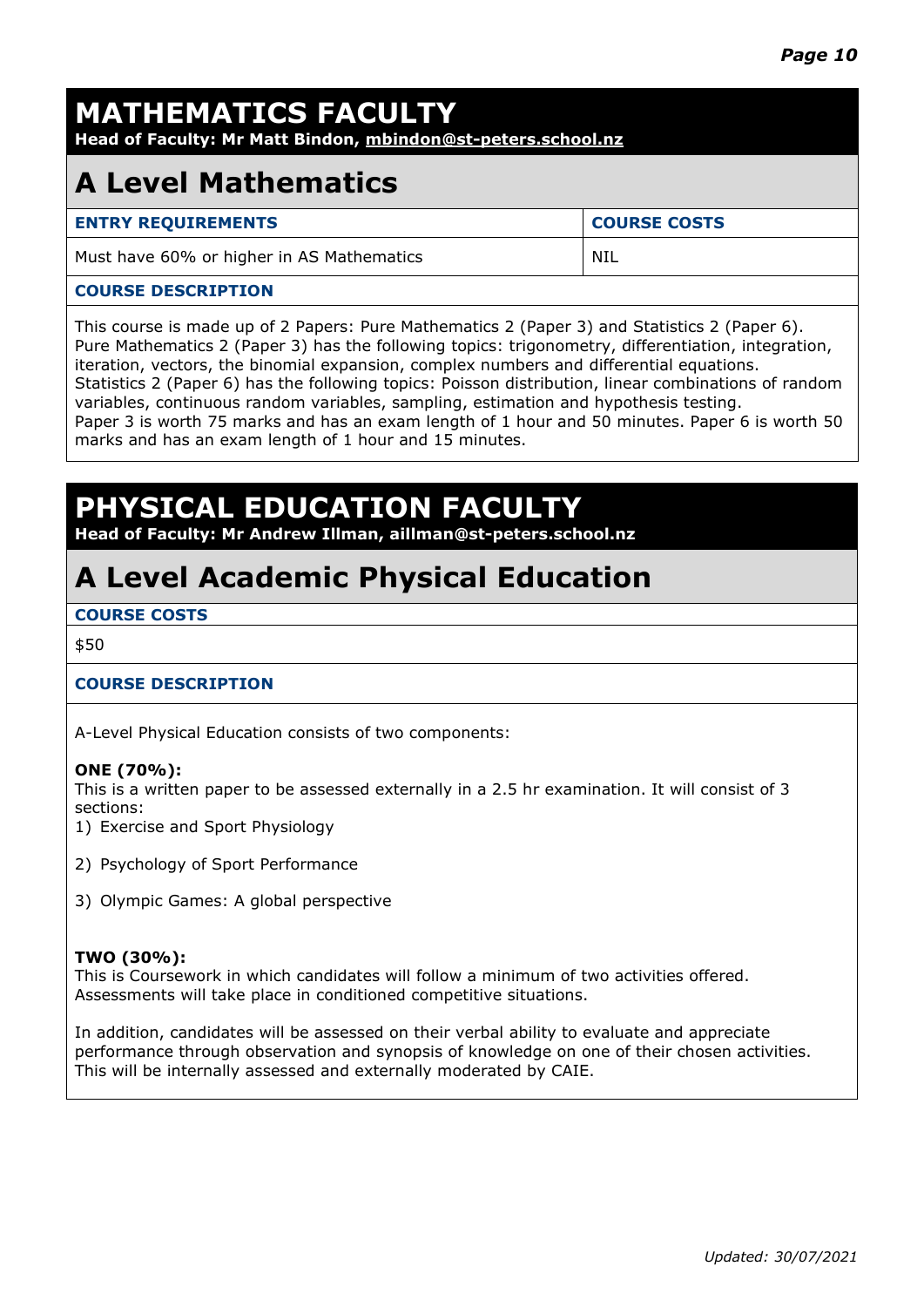| <b>SCIENCE FACULTY</b><br>Head of Faculty: Mr Kevin Barker, kbarker@st-peters.school.nz                                                                                                                                                                                                                                                                                                                                                                                                                             |                     |  |
|---------------------------------------------------------------------------------------------------------------------------------------------------------------------------------------------------------------------------------------------------------------------------------------------------------------------------------------------------------------------------------------------------------------------------------------------------------------------------------------------------------------------|---------------------|--|
| <b>A Level Biology</b>                                                                                                                                                                                                                                                                                                                                                                                                                                                                                              |                     |  |
| <b>ENTRY REQUIREMENTS</b>                                                                                                                                                                                                                                                                                                                                                                                                                                                                                           | <b>COURSE COSTS</b> |  |
| A, B or C in AS Biology                                                                                                                                                                                                                                                                                                                                                                                                                                                                                             | Course Manual \$40  |  |
| <b>COURSE DESCRIPTION</b>                                                                                                                                                                                                                                                                                                                                                                                                                                                                                           |                     |  |
| A Level Biology is a course which completes the full double award A Level in Biology. A Level<br>Biology is the second half of the CAIE A Level syllabus. The course expands on skills and attitudes<br>developed in AS Biology. A Level Biology is assessed by a structured question paper and a<br>planning, analysis and evaluation paper based on practical skills. A Level examinations are held in<br>October/November. The final A Level grade is based on an average of AS and A Level grades.              |                     |  |
| <b>A Level Chemistry</b>                                                                                                                                                                                                                                                                                                                                                                                                                                                                                            |                     |  |
| <b>ENTRY REQUIREMENTS</b>                                                                                                                                                                                                                                                                                                                                                                                                                                                                                           | <b>COURSE COSTS</b> |  |
| A,B or C in AS Chemistry                                                                                                                                                                                                                                                                                                                                                                                                                                                                                            | Workbook, \$30      |  |
| <b>COURSE DESCRIPTION</b>                                                                                                                                                                                                                                                                                                                                                                                                                                                                                           |                     |  |
| A Level Chemistry is a course which completes the full double award A Level in Chemistry. A Level<br>Chemistry is the second half of the CAIE A Level syllabus. The course expands on skills and<br>attitudes developed in AS Chemistry. A Level Chemistry is assessed by a structured question<br>paper and a planning, analysis and evaluation paper based on practical skills. A Level<br>examinations are held in October/November. The final A Level grade is based on an average of AS<br>and A Level grades. |                     |  |
| <b>A Level Physics</b>                                                                                                                                                                                                                                                                                                                                                                                                                                                                                              |                     |  |
| <b>ENTRY REQUIREMENTS</b>                                                                                                                                                                                                                                                                                                                                                                                                                                                                                           | <b>COURSE COSTS</b> |  |
| A, B or C in AS Physics                                                                                                                                                                                                                                                                                                                                                                                                                                                                                             | Workbook, \$30      |  |
| <b>COURSE DESCRIPTION</b>                                                                                                                                                                                                                                                                                                                                                                                                                                                                                           |                     |  |
| A Level Physics is a course which completes the full double award A Level in Physics. A Level<br>Physics is the second half of the CAIE A Level syllabus. The course expands on skills and attitudes<br>developed in AS Physics. A Level Physics is assessed by a structured question paper and a<br>planning, analysis and evaluation paper based on practical skills. A Level examinations are held in<br>October/November. The final A Level grade is based on an average of AS and A Level grades               |                     |  |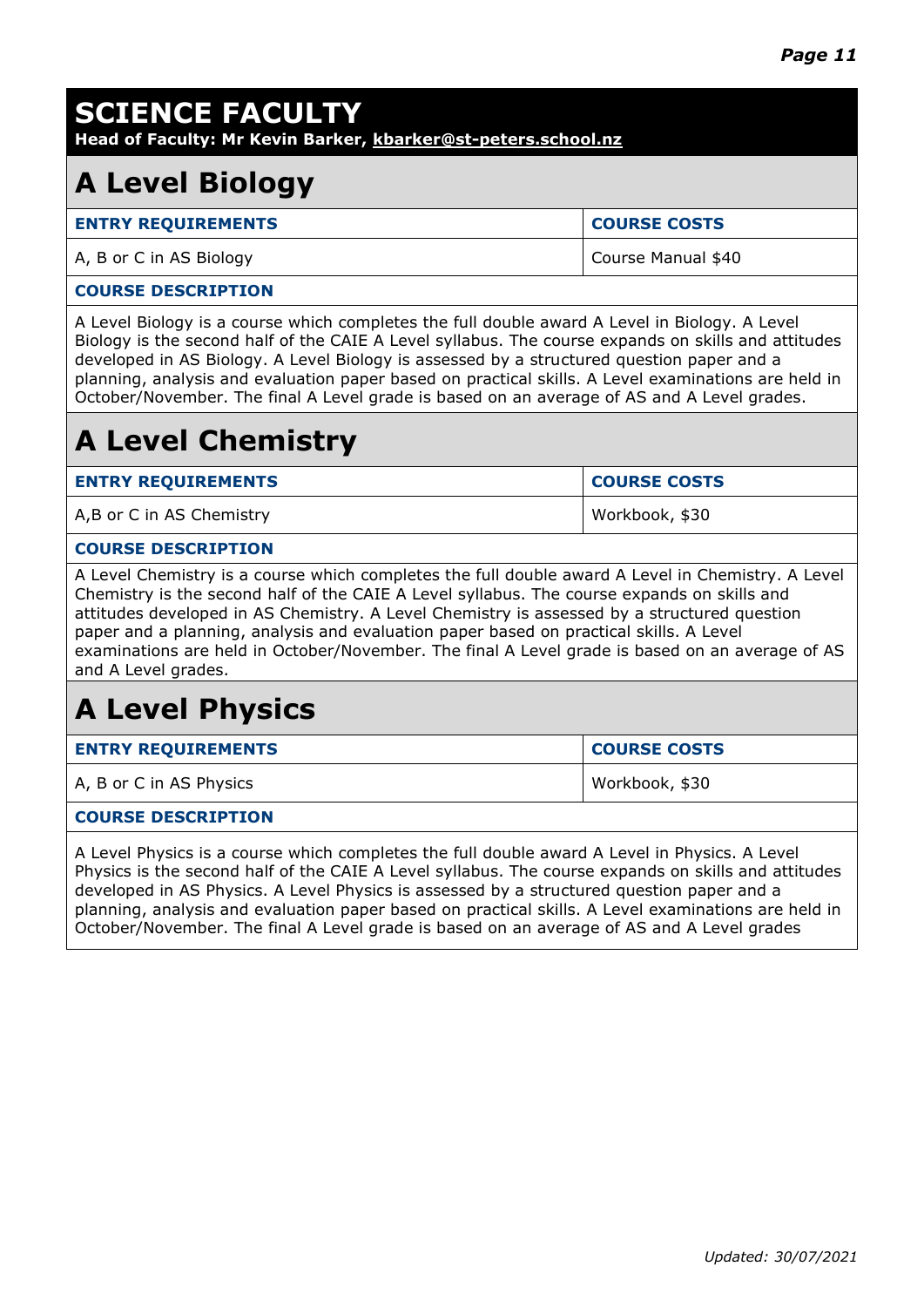# **TECHNOLOGY FACULTY**

**Head of Faculty: Mr Jono Bay jbay@st-peters.school.nz**

# **A Level Design & Technology (Product Design)**

**COURSE COSTS**

\$140 (this includes laser cutting charges for model-making)

### **COURSE DESCRIPTION**

Entry Requirement: you must be a year 13 student with prior knowledge gained in Design Technology with at least a "C" pass during AS Level

This course is a continuation of AS Design and Technology. Candidates grades from AS and A Level are combined to form the overall grade for the subject.

A Level Design and Technology consists of two components:

1) **Component 04:** This is a portfolio for a spatial design completed in class. This is weighted at 40% of the overall grade. Candidates are expected to develop their AS Level project further, going more depth to resolve the design to an appropriate standard. Candidates use their outcome from AS to develop, plan for production, make a prototype, and exhibit this outcome to an audience.

Please note that candidates can start a new project in A Level but must complete the criteria from AS level AND A Level in their design portfolio.

2) **Component 33:** This is a written paper weighted at 60% of the overall grade completed during end of the year examinations. The paper is completed in 3 hours and split into 2 sections. Section A tests candidates material and manufacturing knowledge in the form of short written answers, long answers, and quick sketching. Section B requires candidates to design an original outcome to a given problem using a variety of drawing techniques combined with annotation and analysis.